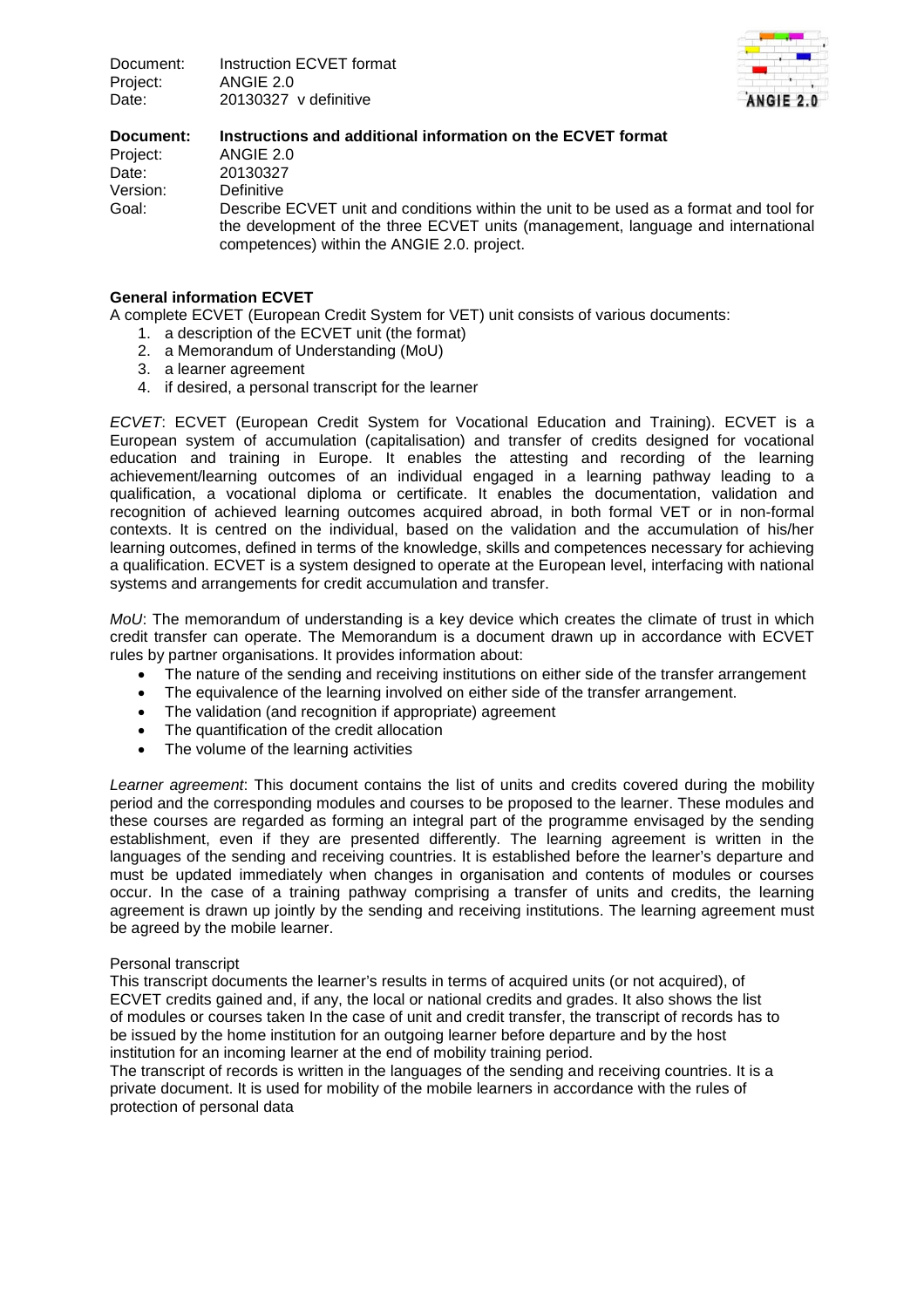

## **Instructions for completing ECVET unit format**

### **Ad1: Title**

In case if units concerning learning outcomes are directly related to the exercise of specific activities/tasks or processes on the workplace, the title should be meaningful from the point of view of the labour market. It should also indicate the learning outcomes-based approach of the unit, in other words be encompassing of knowledge, skills and competence (rather than being related to a taught subject)

# **Ad2: EQF Level of ECVET unit**

The **European Qualifications Framework** (**EQF**) acts as a translation device to make national qualifications more readable across Europe, promoting workers' and learners' mobility between countries and facilitating their lifelong learning. The EQF aims to relate different countries' national qualifications systems to a common European reference framework. Individuals and employers will be able to use the EQF to better understand and compare the qualifications levels of different countries and different education and training systems. Since 2012, all new qualifications issued in Europe carry a reference to an appropriate EQF level.

The core of the EQF concerns eight reference levels describing what a learner knows, understands and is able to do – 'learning outcomes'. Levels of national qualifications will be placed at one of the central reference levels, ranging from basic (Level 1) to advanced (Level 8). This project will use only EQF level 4 to describe the ECVET units.

#### Level 4 can be described as follows

Knowledge: factual and theoretical knowledge in broad contexts within a field of work or study

- Skills: a range of cognitive and practical skills required to generate solutions to specific problems in a field of work or study
- Competence: exercise self-management within the guidelines of work or study contexts that are usually predictable, but are subject to change supervise the routine work of others, taking some responsibility for the evaluation and improvement of work or study activities

### **Ad3: National Qualification Framework levels**

A lot of European Countries have their own National Qualification Framework. Just like the European framework it aims to better compare levels within the country. The NQF is also related to the EQF. Making a very clear link between the official national level and the level corresponding to the EQF level. Write down the NQF level that corresponds with EQF level 4 for each country within the format. For example, EQF level 4 is linked to the same level of NLQF (Dutch) level 4, UK level 3, France level 4, Denmark level 4 and Scotland level 6. As you can see, the link to the various systems are different, depending on the country.

### **Ad4: Points**

Allocation of ECVET points to a qualification is based on using a convention according to which 60 points are allocated to the learning outcomes expected to be achieved in a year of formal full time VET. For a given qualification, one formal learning context is taken as a reference and on the basis of 60 ECVET points per year of formal full time VET, the total number of ECVET points is assigned to that qualification. 60 points are equal to 40 weeks of 40 hours of work per week (around 1600 hours per year).

### **Ad5: Qualification system**

In Europe there are a very large number and very wide variety of qualifications, diplomas, degrees, certificates, distinctions, etc. in vocational education and training. Many countries have systems with levels, and a classification of qualifications, in some cases linked to the organisation of the cycles of education or training, based on the accumulation of credits (with or without credit points). Moreover, depending on the system, qualifications may be obtained following just one type of programme of formal training or several types of programmes or regardless of the learning pathway, be it formal, non-formal or informal. Give a short description of the way qualifications in the education system of the country is structured. Describe if they are designed conform learning outcomes, in terms of units or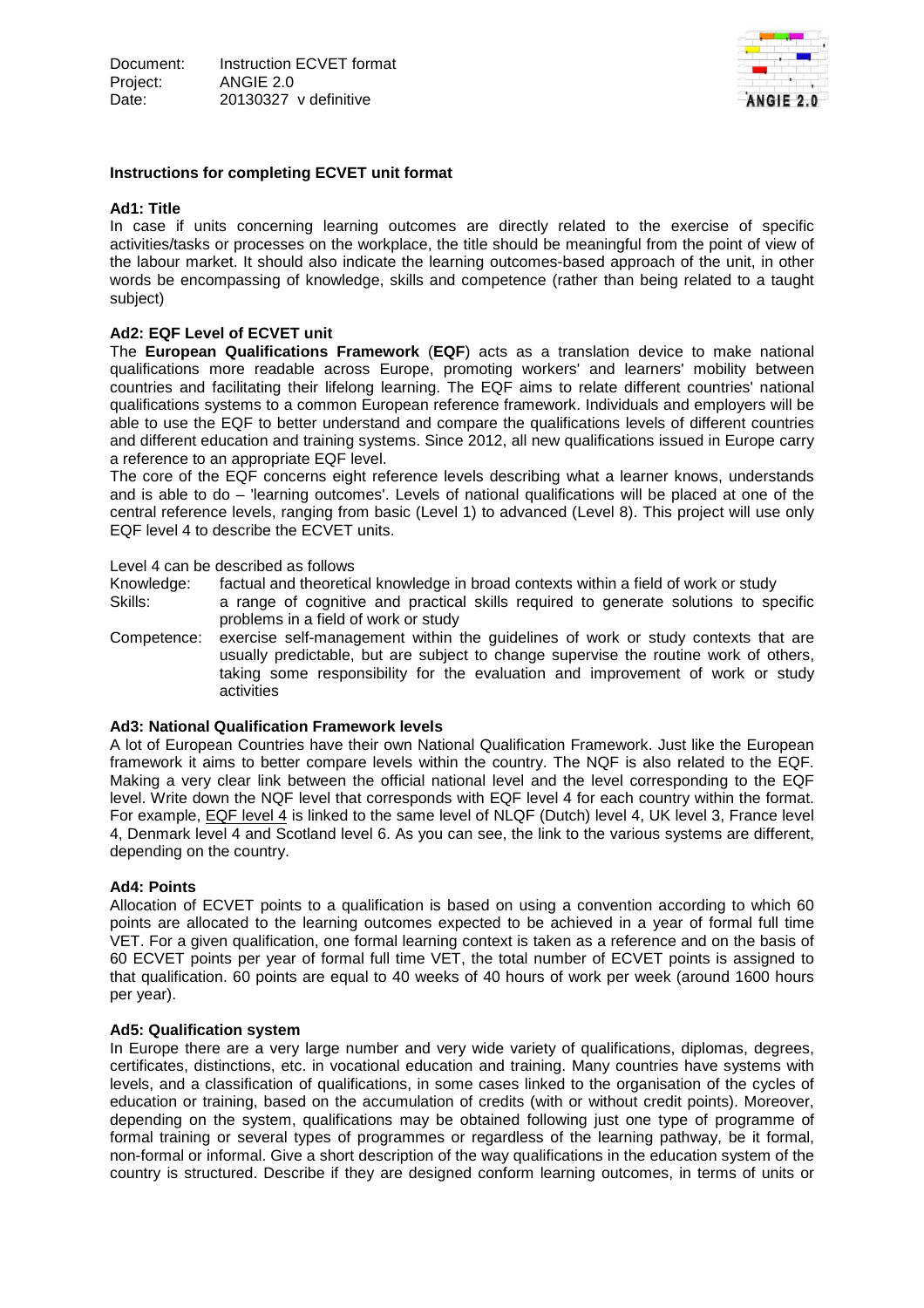

not. Are they based on programmes/curricula or are they independent of a programmes/curricula and based on standards?

Use this document to give a clear picture of the system and write a short summary as well. [http://eacea.ec.europa.eu/education/eurydice/documents/facts\\_and\\_figures/education\\_structures\\_EN.](http://eacea.ec.europa.eu/education/eurydice/documents/facts_and_figures/education_structures_EN.pdf) [pdf](http://eacea.ec.europa.eu/education/eurydice/documents/facts_and_figures/education_structures_EN.pdf)

# **Ad6: Learning outcomes**

In order to develop transparent descriptions, certain principles for formulating learning outcomes need to be observed. Certain principles for formulating learning outcomes have been identified in different contexts and seem to be useful in order to reach an understanding between partners.

- Use accurate descriptions and complete sentences which are enriched by examples
- Elaborate on the different levels of learning outcomes whenever they help to describe a professional profile, for example:.
- Use active verbs to describe each learning outcome suggesting overt behaviour
	- Use one verb for each outcome
	- Verbs should describe measurable or observable actions (for example, 'explain', 'identify', 'apply', 'analyse', 'develop', 'demonstrate'). It may prove useful to use or develop a taxonomy table with different categories or classifications of verbs (Bloom)
- Clear, simple wording in unambiguous language
- Appropriate verbs that reflect both the level and the strand
- Formulations, particularly verbs, adjectives and context descriptions, should reflect the level of the specific learning outcomes. For example, it should be specified whether the observable action takes place in a structured or non-structured context or whether it is carried out under supervision or autonomously.
- Allocate test criteria for each learning outcome to (a), support the learning venues to organise the learning process, and (b), to make the results of the learning process more comprehensible and transparent for companies.
- Be aware of the difference between learning objectives and learning outcomes: Learning objectives express the intention of teachers (for example, they are related to the content teachers are planning to present). Learning outcomes are always described from the learners' viewpoint rather than from the teachers' viewpoint.
- The description of learning outcomes should reflect the elements knowledge, skills and competence:
	- o Competence: The proven ability to use knowledge, skills and personal, social and/or methodological abilities in work or study situations and in professional and personal development.
		- **Described in terms of responsibility and autonomy. It is expressed by its** constituent elements (such as type of background, resources used in showing the competence, attitudes, etc.); it is described by using verbs in the infinitive form that clearly identify: the taxonomy of levels of responsibility/autonomy; reference to the resources used; and an indication of the performance depending on the complexity of competence. The description of the competence is based on a single verb.
	- o Skills: The ability to apply knowledge and use know-how to complete tasks and solve problems.
	- o Knowledge: The outcome of the assimilation of information through learning. Knowledge is the body of facts, principles, theories and practices that are related to a field of work or study.

### Clustering of learning outcomes

There are different criteria according to which learning outcomes can be grouped into units and the choice of which criteria to use depends on the qualifications system. Examples include:

- The fact that the learning outcomes relate to the same set of occupational activities/tasks (for example the learning outcomes in a unit entitled "training a horse");
- The fact that they are related to the same product or production technique (such as the learning outcomes in a unit entitled "prepare soil");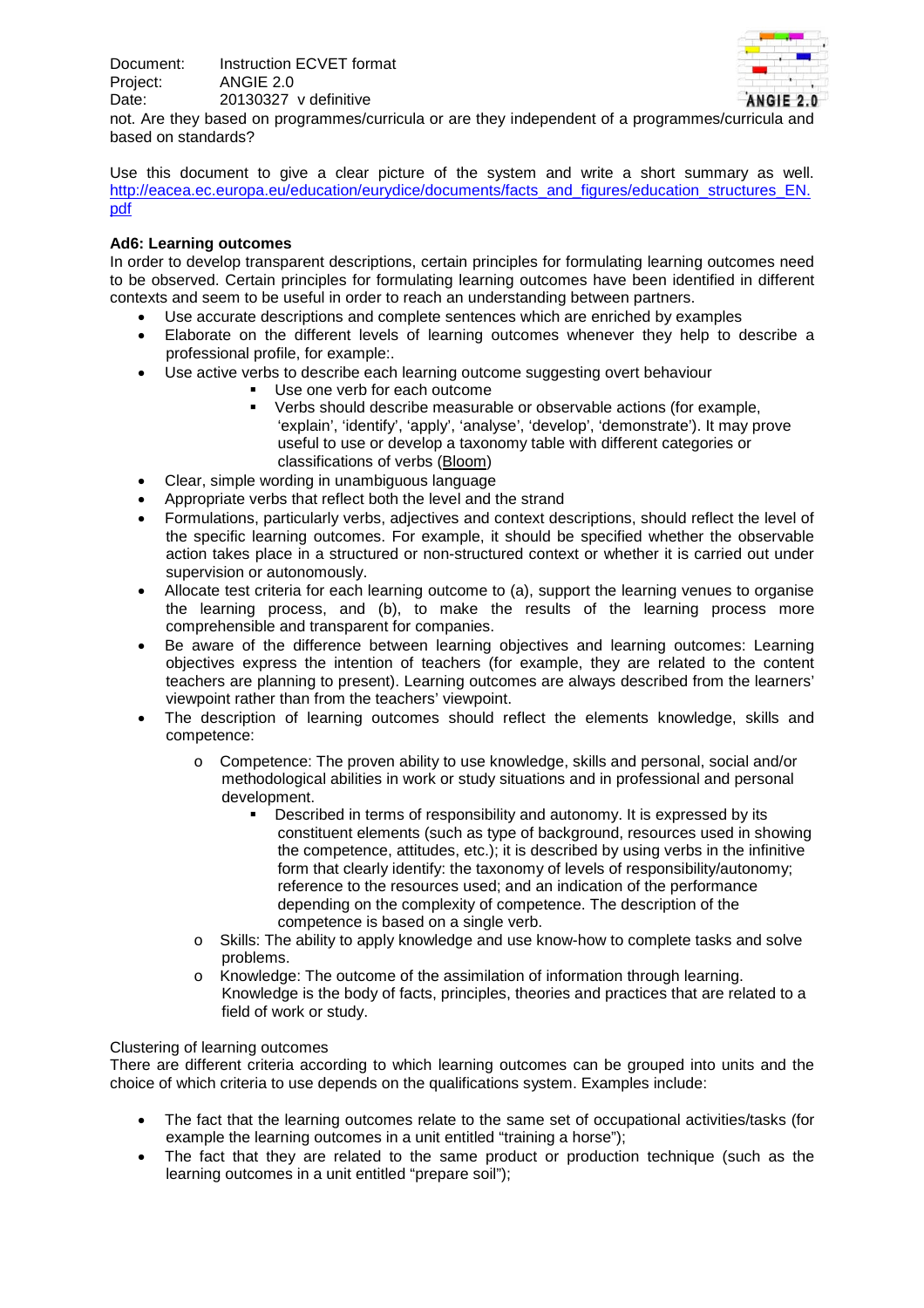

- They can also be grouped according to the stages in the production process or process of performing a service (for example the learning outcomes in a unit called "informing the client about the feed for the animal"); or
- They can be grouped in a unit because they relate to the same field of knowledge, skills or competence (for example the competence in foreign language can form a separate unit).

### **AD7: Work context**

Agriculture, also called farming or husbandry, is the cultivationof [animals,](http://en.wikipedia.org/wiki/Animals) [plants,](http://en.wikipedia.org/wiki/Plant) [fungi](http://en.wikipedia.org/wiki/Fungi), and other life formsfor [food,](http://en.wikipedia.org/wiki/Food) [fiber,](http://en.wikipedia.org/wiki/Fiber) [biofuel](http://en.wikipedia.org/wiki/Biofuel) and other products used to sustain human life. Within the different countries, the agricultural sector has a variety of professions and work context. F.e. in Denmark and Sweden forestry is much more active and important than in the Netherlands were as the Netherlands have professions in the agriculture sector such as water management and sports fishing that will be quite uncommon in Hungary. It is important to describe the profession and work context to which this ECVET unit is suitable. This will help students decide whether or not this more common ECVET unit is suitable for their future profession and if it matches the education program within their home country

### **AD8: Indicator**

An indicator can be defined as something that helps us to understand where the students stand, where the student is going and how far the student is from the goal (learning outcome). Therefore it can be a sign, a number, a graphic and so on. It must be a clue, a symptom, a pointer to the learning development of the student. Indicators are presentations of measurements. They are bits of information that summarize the characteristics of the development of the student. The indicators will be used for the assessor to establish how far along in the learning process a student has developed and if they have reached the learning outcome.

The role of indicators could for example be:

- to describe the present situation,
- to quantify the objectives which have been set,
- to provide continuous updates on progress towards certain objectives or,
- to provide insights into which factors might have contributed to achieving results.

Within this project we will use indicators to describe the various levels of development related to the learning outcome that will help measure if the student has reached the desired outcome during the assessment. For example:

| Knowledge element: | Increase or consolidate knowledge                                                                                                                                            |
|--------------------|------------------------------------------------------------------------------------------------------------------------------------------------------------------------------|
| Weak indicator:    | Can describe activity in general terms hours / days later. Ask questions and<br>listen to answers of the activity.                                                           |
| Medium indicator:  | State specific things that they have learnt. Describe content of activity<br>surprising / shocking. State that they saw / did something they had never seen<br>/ done before |
| Strong indicator:  | Ask sequence of related questions - clarifying, probing, challenging questions.<br>Discuss content of activity supporting arguments with evidence                            |

NOTE: A complete ECVET unit consist of the description of the unit and the assessment plan. The assessment plan will be developed and delivered in November this year whereas the description will be finalized in May. The assessment plan will be based on the description and we will start with the plan during the May meeting.

### **Ad9: Assessments**

The agreements of the partners in a mobility action are decisive for the *assessment, validation* and *recognition* of learning outcomes against the background of the valid national regulations and practices in the participating states. For this purpose, the partners must agree on criteria for quality assurance in good time

Assessment of learning outcomes means methods and processes used to establish the extent to which a learner has in fact attained particular knowledge, skills and competence;

The hosting institution organises the assessment of learning outcomes as specified in the Learning agreement. The assessment can be done by teachers, trainers, employers, etc. depending on the